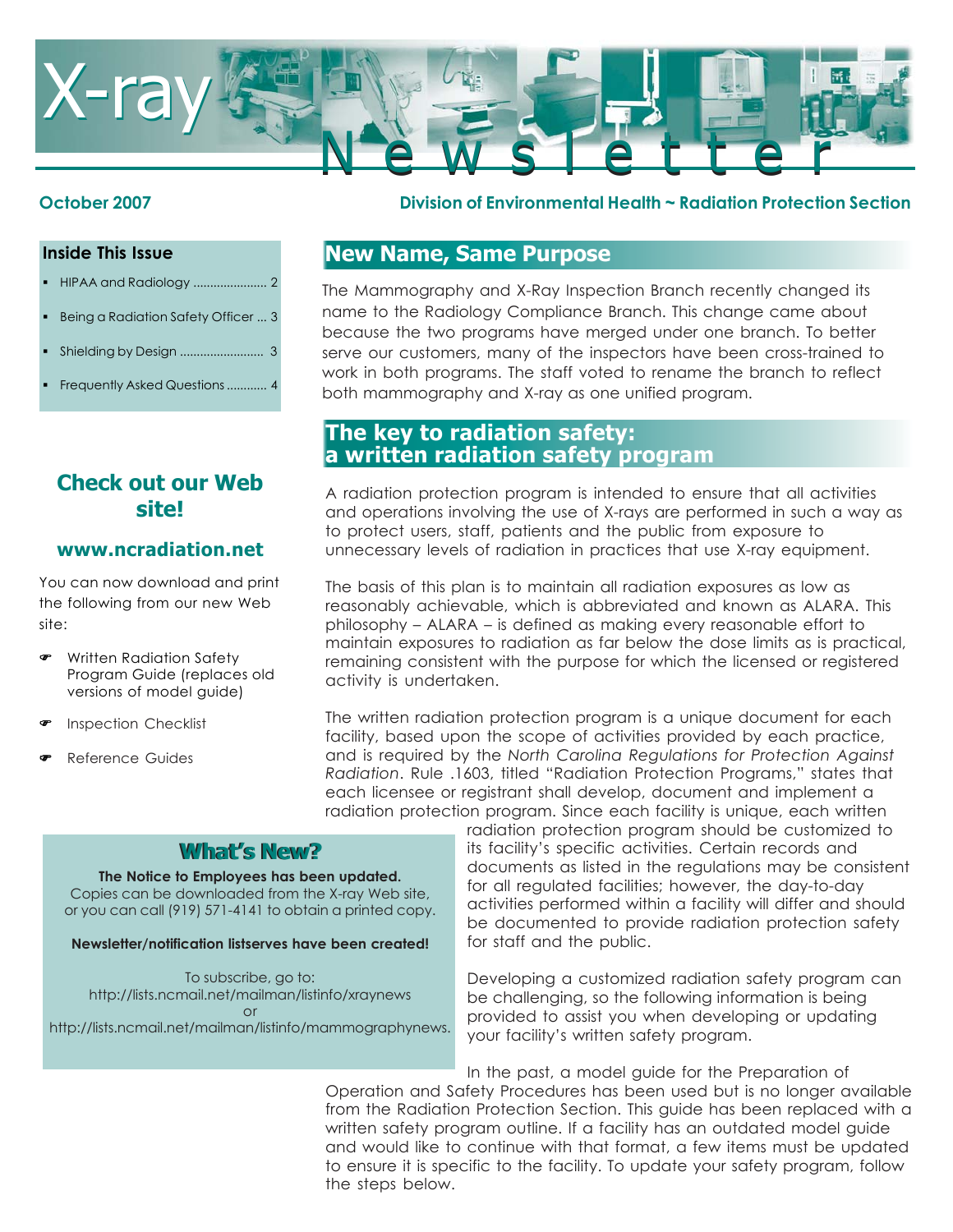### **Radiation Safety Program (continued from p. 1)**

- Compare the model guide to the safety program outline. Be sure to add activities that staff are performing that were not addressed in the model guide.
- Change the model guide heading to the facility's name.
- Remove sections that do not apply to the facility.
- Remove the following words in the document: model procedures and sample set of procedures.

*Written safety program(s) must be reviewed annually. Documentation of annual updates must be kept on-site for inspection purposes.*

*how* in order to list the item(s) on the outline and include the appropriate safety measures. It is important to remember to detail exactly how a

facility performs an activity on your written radiation safety program.

•Available online are reference guides and links that may be helpful when developing a written safety program. A few of the guides and links are ALARA, Pregnancy-Employee/Patient, and Signs and Posting.

Once a written safety programs is developed, it must be effectively implemented. Every individual working in or near sources of radiation should be trained on the program's scope, content and requirements. The regulations require an annual review of the safety program, which provides a perfect opportunity for the facility to evaluate the written program against actual practice – either updating the program or retraining staff about the proper procedures. Documentation must be available for review during inspections.

An outline of a written safety program is available on the Radiation Protection Web site at www.ncradation.net, or it can be obtained by calling (919) 571-4141. Carefully, review each item listed in the outline to see if it applies to an activity that must be performed or is being performed at the facility. To determine if an item is required or is already being done at the facility and should be included on the written radiation safety program, ask the questions *who, what, when, where, why or*

### **HIPAA and the Radiology Compliance Branch**

Health care staff has often struggled with compliance with the Health Insurance Portability and Accountability Act. As the HIPAA rule was implemented and phased in, questions frequently arose as new privacy scenarios emerged. Some questions we have been asked are "Can an X-ray inspector who is present in patient areas compromise patient confidentiality?" and "Is our facility in violation of the HIPAA rule if an inspector views sensitive patient information?" As a health care provider, you must balence between protecting your patient's privacy and adhering to your agreement for state-mandated inspections (15A NCAC11.1005).

The following guidance may help clarify questions you may have regarding HIPAA and inspections performed by the Radiology Compliance Branch.

HIPAA was enacted by Congress on Aug. 21, 1996, and can be found in the Code of Federal Regulations under title 45, sections 160, 162 and 164. It was originated to:

- o Protect individuals who are transitioning between insurance companies.
- o Reduce costs and increase efficiency among health insurance and health care providers by encouraging the use of and standardizing the transfer of electronic patient data.
- o Protect the privacy and security of patient health information.

### **Radiation Protection Section and HIPAA**

In 2001, the N.C. General Assembly directed the formation of a statewide HIPAA Assessment Team to determine the role of state government agencies in HIPAA compliance during interaction with regulated facilities. The team concluded that state government agencies, like RPS, were exempt due to the lack of a business-associated agreement (exchange of goods or services) with covered entities. Therefore, a facility is not in violation of the HIPAA rule during inspection.

#### **State Inspectors and Patient Confidentiality**

Inspectors in a diagnostic radiology department or dental facility have no reason to access or remove sensitive patient information from the facility. The inspector is focused solely on your equipment and operating procedures. However, Mammography Quality Standards Act inspectors in a mammography department will, on occasion, remove patient mammography reports from a facility to support violations. If an inspector removes a report, it is placed in the facility's file in the branch's central office. Since most state records are subject to the N.C. Public Records Law, sensitive patient data is carefully removed from patient reports before placement in the files. An MQSA inspector is performing "health oversight activities" as stated in the Code of Federal Regulations, and therefore, will not compromise facilities' compliance with HIPAA.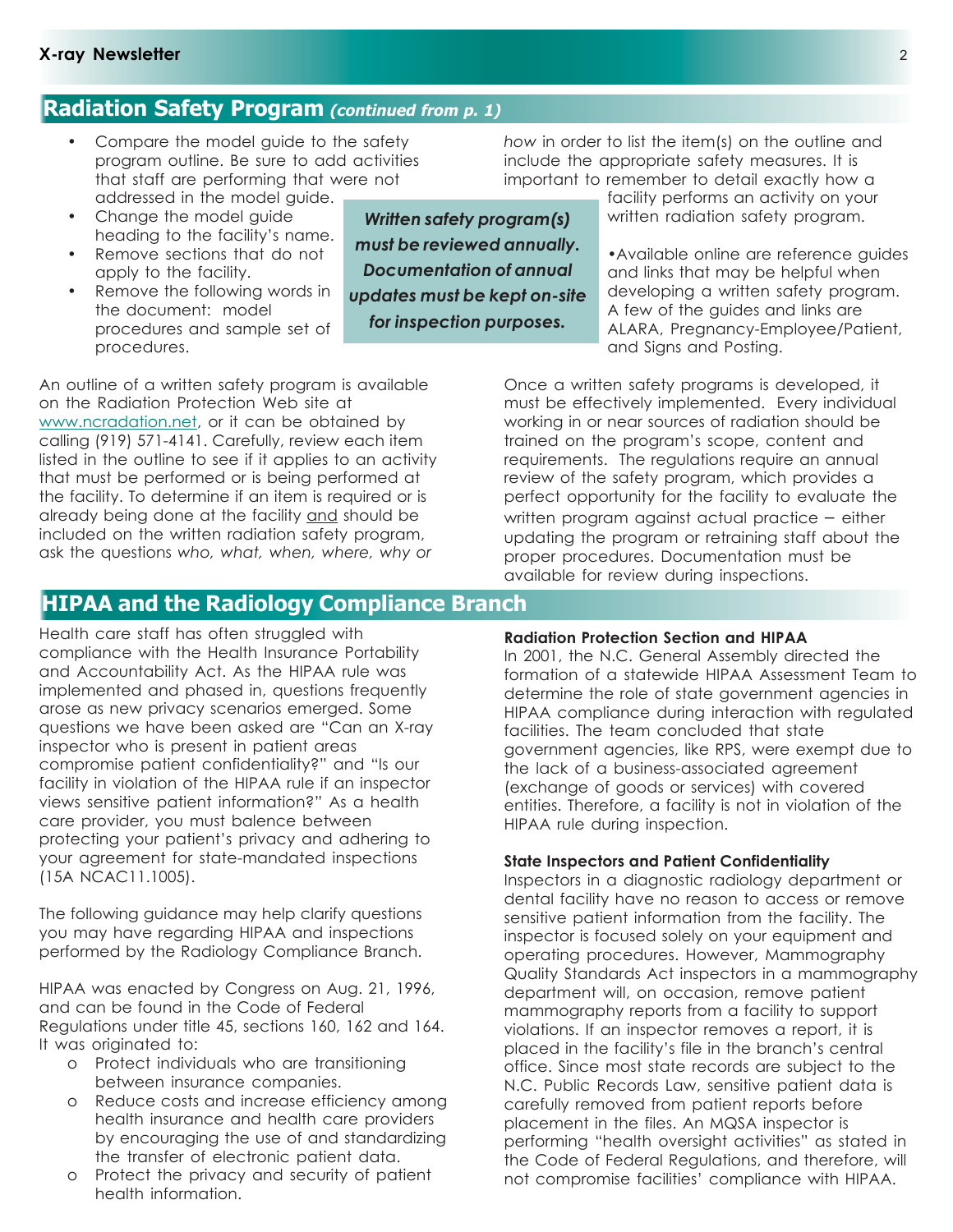# **Being a radiation safety officer: What does it take?**

By definition in 15A NCAC 11 .0104 (95), a radiation safety officer is one who has the knowledge and responsibility to apply appropriate radiation protection rules. Rule .1603 (c) requires the licensee or registrant to annually review the radiation safety program content and implementation. However, the definition does not provide any further detailed requirements other than the knowledge and authority for radiation protection.

Ideally, the RSO should be instructed in the fundamentals of radiation safety, characteristics of gamma radiation, units of radiation dose (mrem, sievert) and quantity of radioactivity (curie, Becquerel). This person should also have had instruction in the hazards of exposure of radiation, levels of radiation from sources of radiation, methods of controlling radiation dose and use of personnel monitoring equipment.

It is preferred the RSO be a licensed practitioner\*, but some duties may be delegated to other persons with appropriate training. In those situations the delegated responsibilities and persons should be identified. In large institutions, the medical physicist is often delegated as the RSO. Whoever is delegated as RSO should be someone that is present in the facility to oversee the daily activities of radiation safety.

The RSO should also be familiar with the applicable rules in Section .0100, General Provisions; .0200, Registration of Radiation Machine and Services; .0600, X-Rays in the Healing Arts; .1100, Fees and .1600, Standards for the Protection against Radiation – all of which can be found in the *North Carolina Regulations for Protection Against Radiation*.

The specific duties and authorities of the radiation safety officer shall include but are not limited to:

- Establishing and overseeing emergency operations and ALARA procedures, reviewing them regularly to ensure that the procedures are current and conform with these rules and license condition;
- Overseeing and approving all phases of radiological safety training, including radiographic personnel, so that appropriate and effective radiation protection practices are taught;
- Ensuring required surveys and leak tests are performed and documented in accordance with the *Regulations*, including corrective measures when levels for radiation exceed established limits;
- Assuring that personnel monitoring devices are calibrated and used properly by occupationally-exposed personnel, records are kept of the monitoring of results and timely notifications are made as required by Rule.1646; and
- Assuring that operations are conducted safely, assuming control and having the authority to institute corrective actions, including stopping of operations, when necessary in emergency situation or unsafe conditions.

In summary, the person identified as the RSO must be named by the licensee or registrant and must have the knowledge and responsibility to apply appropriate radiation protection rules.

\*Licensed Practitioner (M.D., D.D.S., D.O., D.P.M., D.C. and D.V.M)

### **Shielding by Design**

Shielding is the use of lead-lined equipment, personnel protective devices and planned designs in order to decrease the harmful effects of exposure to ionizing radiation. Any piece of equipment that uses ionizing radiation to produce a diagnostic image must adhere to shielding specifications as mandated by the Radiology Compliance Branch.

There are many federal and state regulations that help protect the patient, public and employee from unnecessary radiation exposure. Shielding designs, plan reviews and surveys of imaging spaces are regulated to ensure safety. In addition to the regulations, imaging professionals are governed by basic ALARA principles that adhere to safe radiation protection policies designed to maximize

image quality while maintaining a dose as low as reasonably achievable. Failure to use shielding materials like lead aprons, thyroid shields and mobile barriers, which all have been designed and regulated to decrease the harmful effects of ionizing radiation, can permit unnecessary radiation exposure to the patient, employees and public.

We all have been touched by the miracles of modern medicine and technology. As professionals, we are proud and amazed at the advances in each of our fields. However, data exists that demonstrates radiation-induced diseases can occur at levels of 50mSv. For example, CT-scans have revolutionized the way medicine is performed, enabling people to live healthier, longer lives. One CT-scan exam can